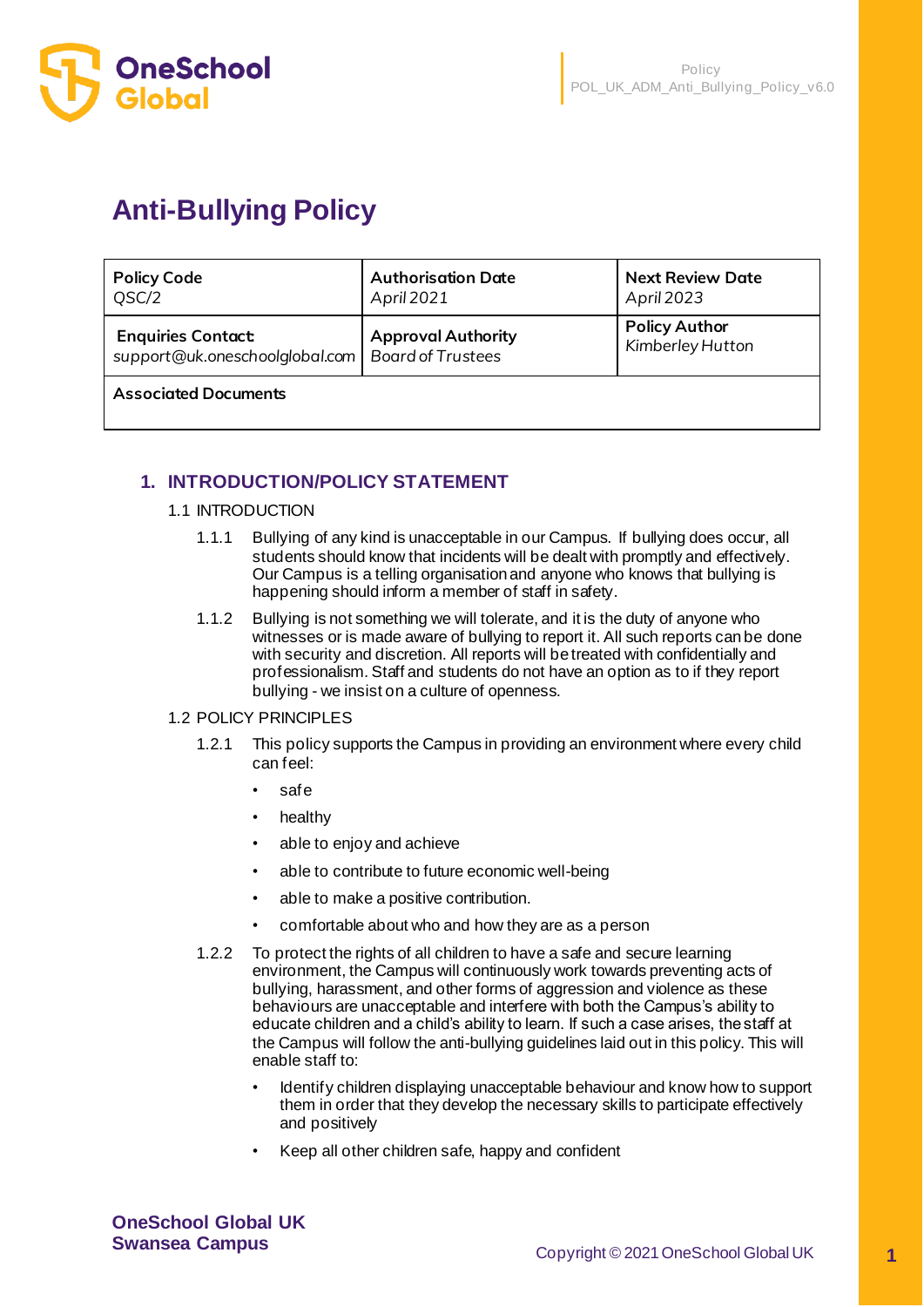

#### 1.3 FORMS OF BULLYING

| Bullying can be:      |                                                                                                                                                                         |
|-----------------------|-------------------------------------------------------------------------------------------------------------------------------------------------------------------------|
| Emotional             | being unfriendly, excluding, tormenting (e.g. hiding books,<br>threatening gestures)                                                                                    |
| Physical              | pushing, kicking, hitting, punching or any use of violence                                                                                                              |
| Racist                | racial taunts, graffiti, gestures                                                                                                                                       |
| Gender                | harassing behaviours based on gender role expectations                                                                                                                  |
| Sexual                | unwanted physical contact or sexually abusive comments                                                                                                                  |
| Homophobic            | because of, or focusing on the issue of sexuality, including<br>lesbian, gay, bisexual and transgender                                                                  |
| Related to disability | because of or focusing on a student's learning difficulties or<br>disability                                                                                            |
| Verbal                | name-calling including homophobic language, sarcasm, spreading<br>rumours, teasing                                                                                      |
| Cyber                 | Email, chat room or social networking site misuse, mobile threats<br>by text messaging and calls, misuse of associated technology, i.e.<br>camera and video facilities. |
| Prejudice Based       | Discriminated against either directly or indirectly due to reason of<br>a specific protected characteristic as set out in the Equality Act<br>2010                      |

- 1.3.1 All stakeholders should understand that not all behaviours children dislike are incidents of bullying. Actions NOT considered to be bullying:
	- Not liking someone
	- Being excluded
	- Accidentally bumping into someone
	- Making other children play things a certain way
	- A single act of telling a joke about someone
	- **Arguments**
	- Expression of unpleasant thoughts or feelings regarding others
	- Isolated acts of harassment, aggressive behaviour, intimidation, or meanness
	- Be aware of age-related differences and behaviours a very young child has a less developed understanding of third person empathy
- 1.3.2 In order to help prevent bullying all stakeholders should understand the underlying reasons why children may bully which include:
	- They think it's fun, or that it makes them popular or cool
	- They feel more powerful or important, or they want to get their own way all the time
	- They feel insecure or lack confidence or are trying to fit in with a group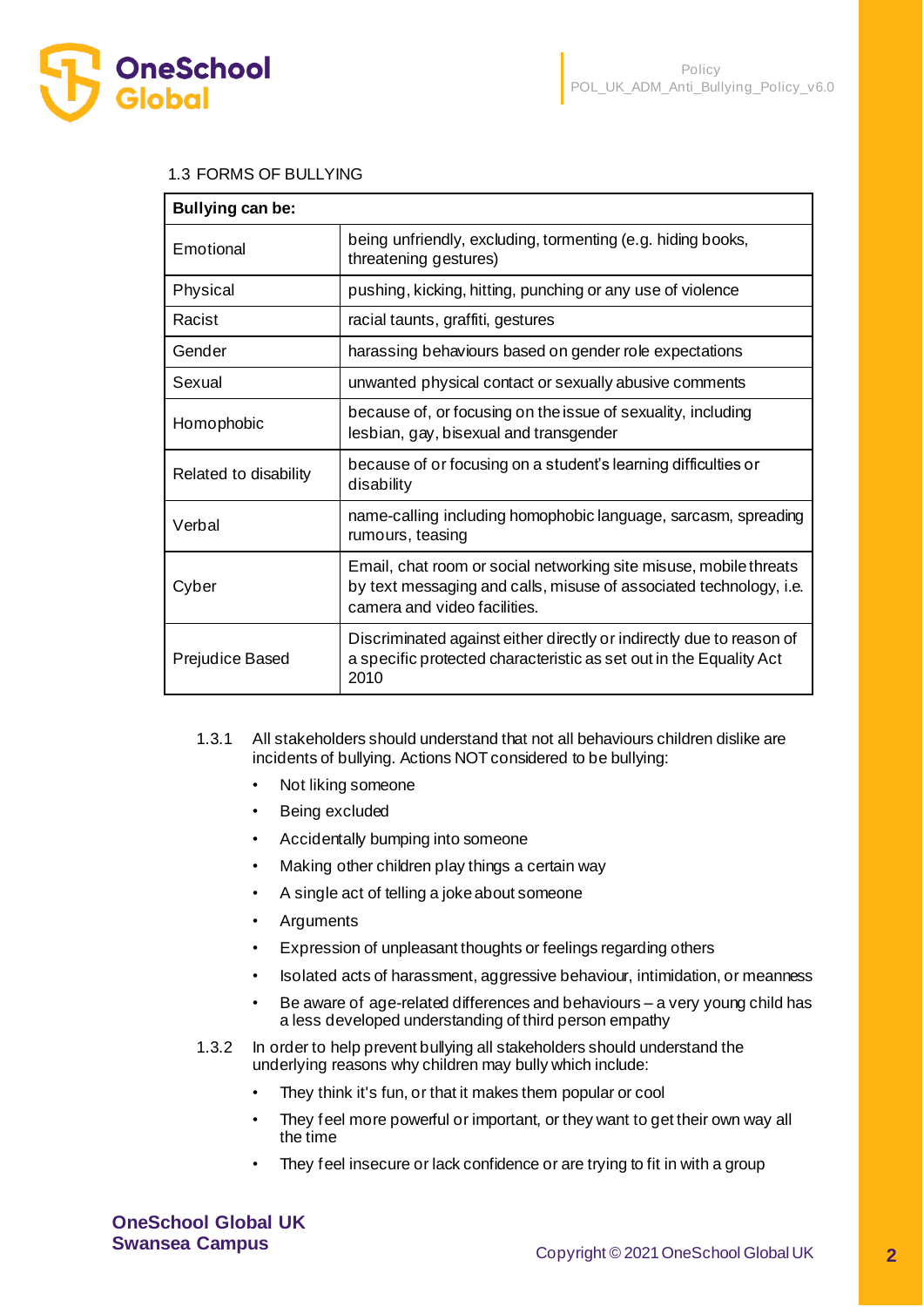

- They are fearful of other children's differences
- They are jealous of another child
- They are unhappy
- They are copying what they have seen others do before, or what has been done to them
- 1.3.3 Staff must be vigilant and deal with bullying promptly. They must have a sound understanding of seriousness of bullying the damaging effects it may have. All forms of bullying cause emotional and physical stress which may have very damaging long-term psychological consequences. Each child's response to being bullied is unique, however some signs that may point to a bullying problem are:
	- depression and anxiety
	- increased feelings of sadness, helplessness, decreased self-esteem and loneliness
	- loss of interest in activities they used to enjoy
	- unexplainable injuries
	- lost or destroyed clothing, books, electronics, or jewellery
	- frequent headaches or stomach aches, feeling sick or faking illness
	- changes in eating habits, like suddenly skipping meals or binge eating. Children may come home from the Campus hungry because they did not eat lunch
	- difficulty sleeping or frequent nightmares
	- declining grades, loss of interest in schoolwork, or not wanting to go to school
	- sudden loss of friends or avoidance of social situations
	- self-destructive behaviours such as running away from home, harming themselves, or talking about suicide.
- 1.3.4 In line with KCSIE 2020 (Updated January 2021 Post Brexit) all staff should be aware that safeguarding issues can manifest themselves via peer to peer abuse which is likely to include bullying (including cyberbullying).
- 1.3.5 The Equality Act 2010 makes it unlawful for any person to be discriminated against, either directly or indirectly, as a direct result of a protected characteristic. Discrimination can take the form of bullying and the perpetrators may be peers or even members of staff. All staff should be aware that whilst all children can be the victims of bullying children with Protected Characteristics may be at greater risk as bullying is often motivated by prejudice against particular groups, for example, on grounds of race, religion, culture, sex, gender, homophobia, special educational needs and disability, or because a child is adopted or is a carer – it may occur directly or through cyber-technology (social websites, mobile phones, text messages, photographs and email).
- 1.3.6 All incidents of bullying are recorded on CPOMS which enables effective tracking of all students including both victim and perpetrator. The DSL is automatically linked to this report. Where a log is made on Cpoms it must identify if it relates to a protected characteristic. The Campus will be able to search and report on bullying concerns logged against protected characteristics.
- 1.3.7 The threshold for dealing with an issue of pupil behaviour or bullying under the safeguarding policy is, subject to local specifics as in any other case: when there is 'reasonable cause to suspect that a child is suffering, or likely to suffer, significant harm'. Any such abuse will be referred to local agencies. It would be

**OneSchool Global UK**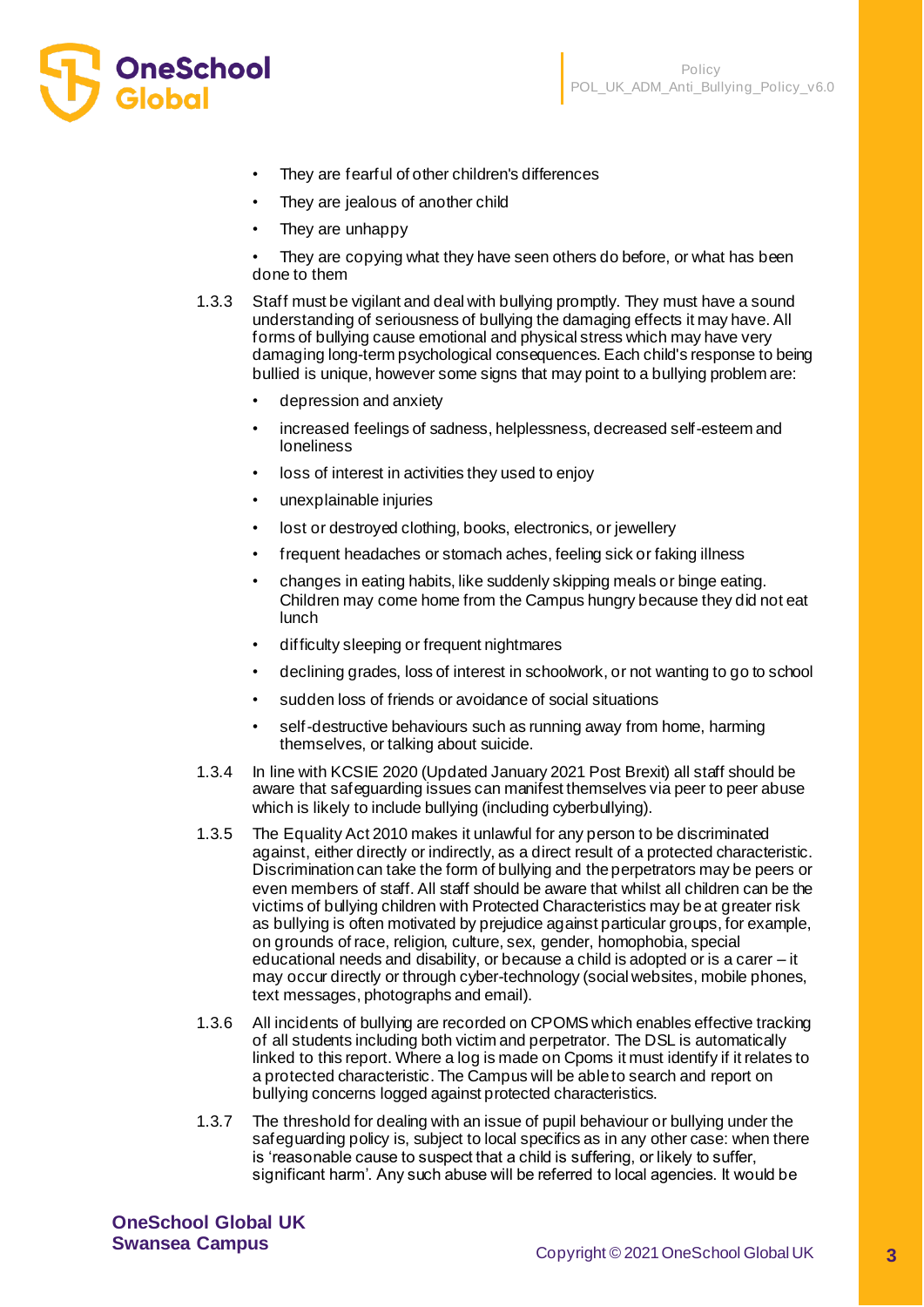

an expectation that in the event of disclosures about pupil-on-pupil abuse that all children involved, whether perpetrator or victim, are treated as being 'at risk'.

- 1.3.8 Where the bullying allegation involves a student with a protected characteristic this will be treated as a very serious bullying concern.
- 1.3.9 Parents should be fully involved in all aspects of the anti-bullying strategy.
- 1.4 CYBER BULLYING
	- 1.4.1 The Campus has a separate ICT & E-Safety Policy which sets out the requirements for the use of ICT and keeping students safe online.
	- 1.4.2 All students sign a Student ICT Agreement which sets out acceptable use of IT and the sanctions that follow where this is not adhered to.
	- 1.4.3 Cyberbullying can be an extension of face-to-face bullying, with technology providing the bully with another route to harass their victim.
	- 1.4.4 However, it differs in several significant ways from other kinds of bullying: the invasion of home and personal space; the difficulty in controlling electronically circulated messages, the size of the audience, perceived anonymity, and even the profile of the person doing the bullying and their target.
	- 1.4.5 Some cyber-bullying is clearly deliberate and aggressive, but it is important to recognise that some incidents of cyber-bullying are known to be unintentional and the result of simply not thinking about the consequences. What may be sent as a joke may not be received as one, and indeed the distance that technology allows in communication means the sender may not see the impact of the message on the receiver. In cyber-bullying, bystanders can easily become perpetrators, e.g. by passing on or showing to others images designed to humiliate, or by taking part in online polls or discussion groups. They may not recognise themselves as participating in bullying, but their involvement compounds the misery for the person targeted. It is important that students are aware that their actions have severe and distressing consequences, and that participating in such activity will not be tolerated.
	- 1.4.6 There are particular features of cyber-bullying that differ from other forms of bullying which need to be recognised and taken into account when determining how to respond effectively. The key differences are:
		- Impact the scale and scope of cyber-bullying can be greater than other forms of bullying. Cyber bullying is as serious if not more serious than the other forms of bullying.
		- Victims and perpetrators the people involved may have a different profile to traditional bullies and their targets.
		- Access and Location the 24/7 and any-place nature of cyber-bullying.
		- Anonymity the person being bullied will not always know who is attacking them. Motivation — some pupils may not be aware that what they are doing is bullying.
		- Evidence unlike other forms of bullying, the target of the bullying will have evidence of its occurrence.
	- 1.4.7 Forms of Cyberbullying may include:
		- Threats and intimidation via electronic means
		- Harassment or 'cyberstalking'
		- **Sexting**
		- Vilification/defamation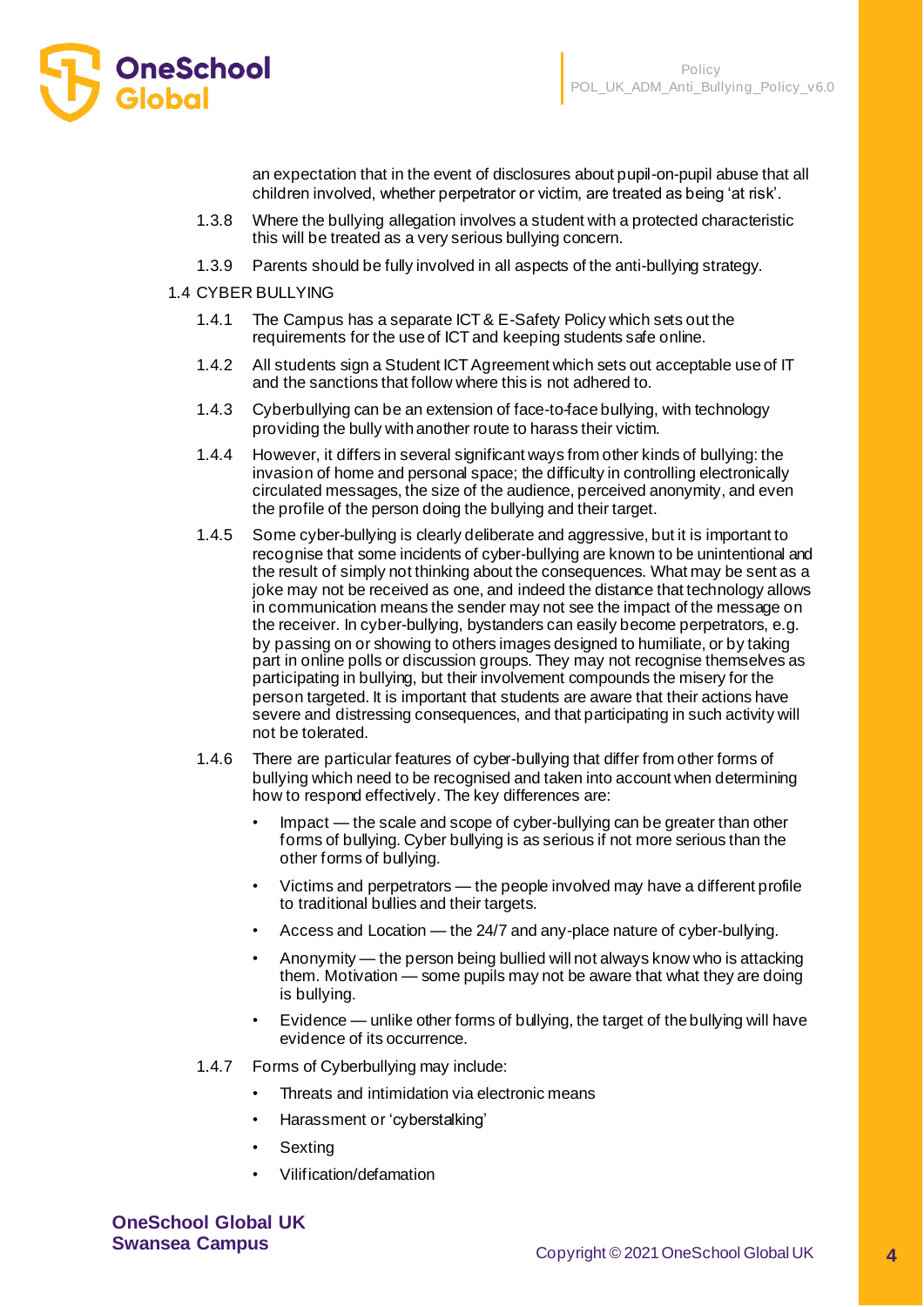

- Setting up website pages to invite others to post derogatory comment about a student
- The sending of insulting and vicious text messages
- **Impersonation**
- Unauthorised publication of private information or images
- The posting of fake and/or obscene photographs of the victim or other material which may be embarrassing or personal;
- **Manipulation**
- 1.4.8 It is crucial to the Campus' success in dealing with cyber-bullying that all stakeholders are made aware that it is unacceptable and should not be tolerated. It is the responsibility of all stakeholders to take action if they are aware of it happening. To remain silent is to condone the action of the bully.

#### 1.5 BULLYING OUTSIDE OF SCHOOL

- 1.5.1 Where bullying outside of school is reported to Campus staff, it should be investigated and acted on.
- 1.5.2 Bullying incidents involving the OneBus transport will be reported to the Campus Principal and dealt with in accordance with this policy.
- 1.6 THE ROLE OF THE CAMPUS PRINCIPAL
	- 1.6.1 He/she will actively engage to ensure strategies to prevent bullying are in place and will monitor their effectiveness. These could include:
		- consistently promoting of the student code of behaviour which requires all students to respect the rights of others
		- consultation with the 'Student Voice' on appropriate action
		- involving the school in initiatives such as Anti-Bullying Week
		- organising training for all staff on bullying awareness and strategies for prevention
		- ensuring supervision by staff of all play areas at lunch times and breaks
		- Sixth Form buddies for KS3 and KS4 students
		- providing information to all parents on the symptoms of bullying and the steps to take if the suspect their child is being bullied and to ensure that they are clear about the part that they can play to prevent bullying, including when they find themselves as bystanders
		- implementing a clear policy of mobile phones not permitted during school hours
		- celebrating all student's backgrounds and cultures through assemblies
		- The Campus will actively promote tolerance of protected characteristics through the curriculum
		- making arrangements for training a cross section of students as Anti-Bullying Ambassadors
		- ensuring assemblies and PHSEE lessons are used discuss and explore bullying issues with students
		- raising awareness of cyber bullying and teaching children to safely use technology (including mobile phones, email, internet)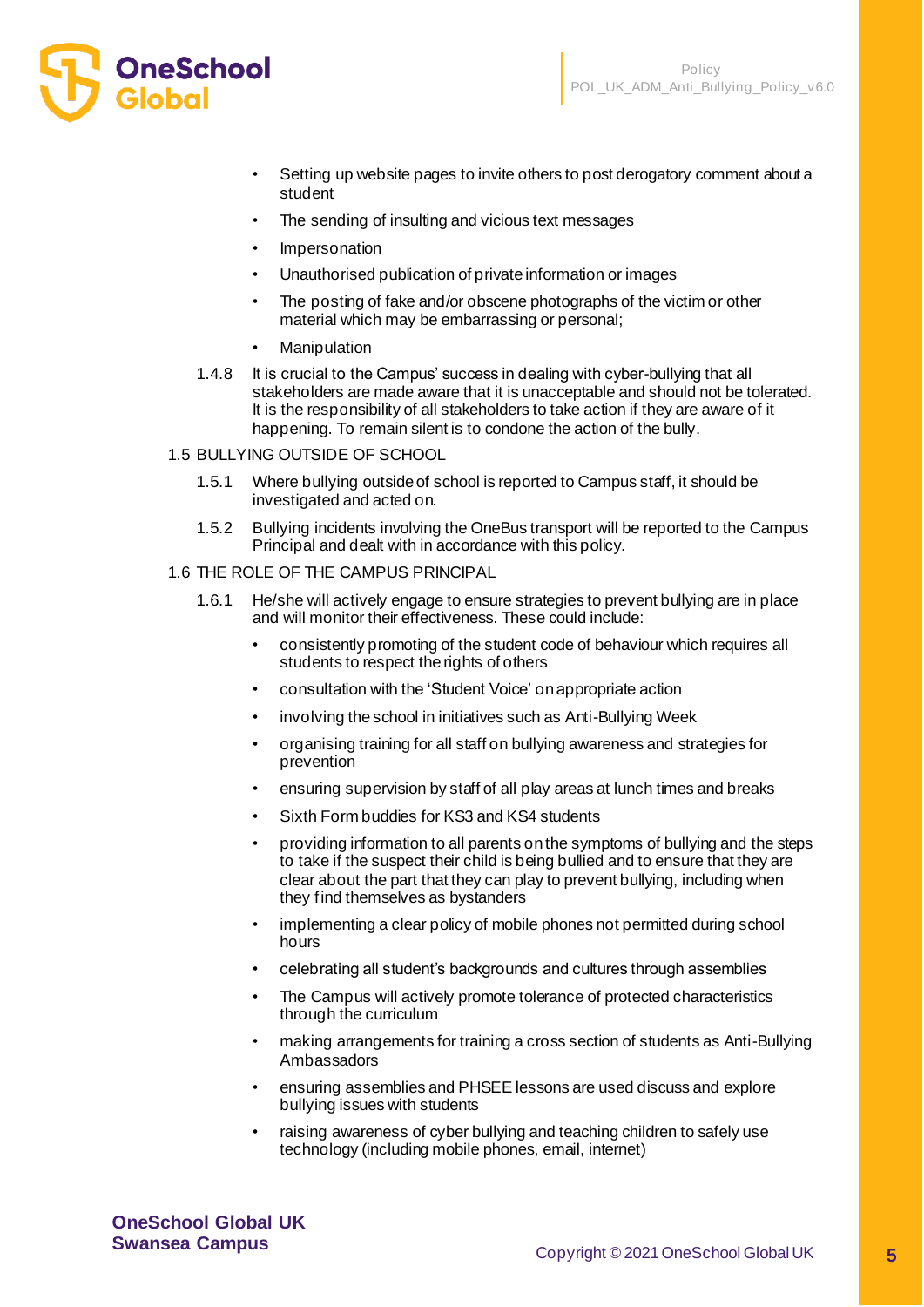

- screening all websites accessed on the Campus. This software screens the language used in all documents, emails and websites. Rude or offensive emails, websites, documents are sent to the Head Teacher. Action will be taken and recorded
- effective recording systems
- working with multi-agency teams including the Police and Children's Services as appropriate
- contact the parents of both the child being bullied and the bully
- challenge sexual content within verbal abuse and especially challenging homophobic language

#### 1.7 PARENTS & CARERS

1.7.1 Parents/carers, who are concerned that their child might be being bullied or who suspect that their child may be the perpetrator of bullying, should contact their child's Class Teacher (Primary) or Form Tutor (Secondary). If they are not satisfied with the action taken, they should contact the Campus Principal. If they remain dissatisfied, they should follow the complaints procedure. Parents/carers have a responsibility to support the Anti-Bullying Policy by actively encouraging their child to be a positive member of the school and this expectation of support is outlined in the home/school agreement.

#### 1.8 BULLYING BEHAVIOUR BY A MEMBER OF STAFF TOWARDS A CHILD

- 1.8.1 Incidents where it has been deemed that a member of staff has been bullying a child will be taken very seriously. The Campus Principal (CP), with the support of the CA's, will deal with such cases. The CP will consult with the LADO to see if the matter should be dealt with under safeguarding procedures. If this is deemed appropriate, the matter will be dealt with under the Campus's Staff Disciplinary Procedures.
- 1.8.2 In the event of the Campus Principal being involved in such incidents, reports will be given immediately to the Regional Team Leader (RTL) who will also take formal action where necessary. Again, advice with be sought from the LADO as to whether safeguarding procedures should be followed before any investigation is instigated or disciplinary proceedings are initiated.

### **2. PURPOSE**

OSGUK Swansea Campus (hereafter 'the Campus') recognises there is a need to safeguard the welfare of all those within the school community and to encourage co-operation, tolerance and harmony.

We are committed to providing a caring, friendly and safe environment for all students so they can learn in a relaxed and secure high challenge/low fear atmosphere. We have high expectations of all students and strive to create a climate in which all children can fulfil their potential.

### **3. SCOPE**

This policy applies to the Campus Principal, teachers, teaching assistants and any additional support staff who work with students in the Campus. The Campus Principal will demonstrate best practice in exemplifying what is articulated in this policy.

Campus self-evaluation necessitates a commitment to rigour and quality in the provision and evidencing of good to outstanding wellbeing, health and safety, in line with the procedures and practice outlined in this Policy.

### **4. DEFINITIONS**

**Term Definition**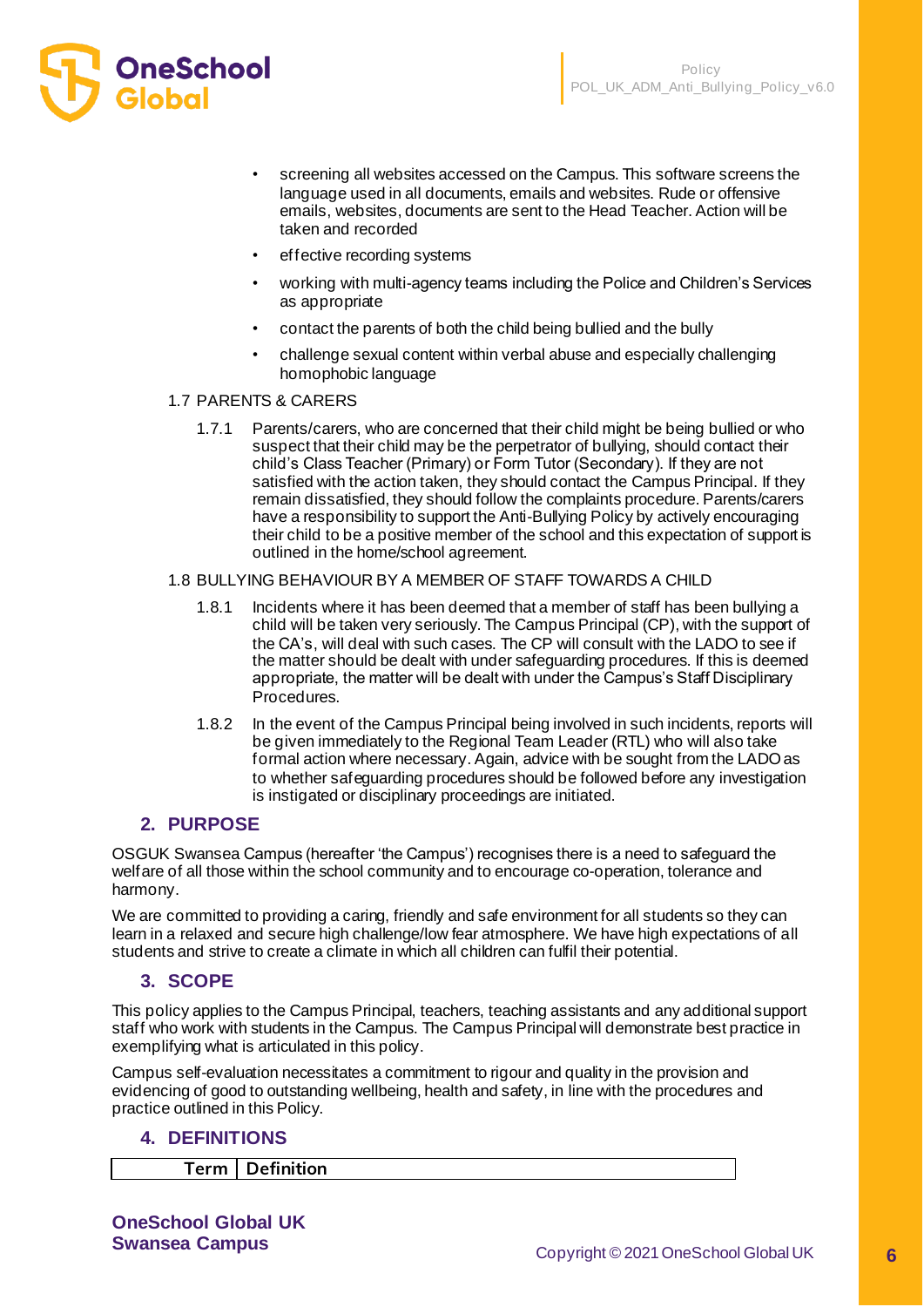| <b>C</b> neSchool |  |  |  |
|-------------------|--|--|--|
| <b>Global</b>     |  |  |  |

| <b>Bullying</b> | Bullying behaviour can be a single serious incident or<br>repeated over time and intentionally hurts another student or<br>group physically or emotionally and is often motivated by<br>prejudice against particular groups, for example, on grounds<br>of race, religion, culture, sex gender, homophobia, special<br>educational needs and disability, or because a child is<br>adopted or a carer. It may occur directly or through the use<br>of cyber-technology (social websites, mobile phones, text<br>messages, photographs or email). |
|-----------------|-------------------------------------------------------------------------------------------------------------------------------------------------------------------------------------------------------------------------------------------------------------------------------------------------------------------------------------------------------------------------------------------------------------------------------------------------------------------------------------------------------------------------------------------------|
| Children        | For the purpose of this policy, this means all students at the<br>Campus.                                                                                                                                                                                                                                                                                                                                                                                                                                                                       |
| Cyberbullying   | Cyber-bullying is the use of technology such as mobile phones, email,<br>chat rooms or social media sites such as Facebook and Twitter to<br>harass, threaten, embarrass, intimidate or target a child. Unlike<br>physical bullying, cyber-bullying can often be difficult to track as the<br>cyber-bully (the person responsible for the acts of cyber-bullying)<br>can remain anonymous when threatening others online, encouraging<br>them to behave more aggressively than they might face-to-face.                                         |

# **5. PROCEDURES**

# 5.1.REPORTING, SANCTIONS AND MONITORING

How to report bullying

5.1.1. We are a telling Campus. This means that anyone who knows or suspects that bullying is taking place are expected to tell the DSL or the child's class teacher who will in turn report the incident to the DSL.

5.1.2. In line with best practice, the Campus must record and respond to any incident on bullying which takes place:

- On the Campus premises during the school day
- Travelling to and from the Campus during the school term
- Whilst a student is in the lawful charge of a member of staff
- Whilst the student is receiving educational provision on behalf of or arranged by the Campus whether on the premises or elsewhere.

5.1.3. All bullying should be logged in the first instance on Cpoms. Should a member of staff not have access to Cpoms, then an incident form can be downloaded from the website or collected from the admin office Appendix 1. There is also a link on all campus websites where bullying can be reported via a smartsheet form.

5.1.4. All the relevant information must be completed on the Cpoms log or form, which can then be emailed to the office, submitted via the physical box provided in reception, or submitted online as appropriate.

5.1.5. The Campus Principal has overall day-to-day responsibility for dealing with reported incidents and will forward details to the relevant member of staff to investigate.

5.1.6. Any member of staff can be approached to report incidents of bullying, and they in turn will report to the DSL who will work with them on an appropriate strategy.

### 5.2. PROCEDURES

5.2.1. The following steps must be taken when dealing with incidents of bullying: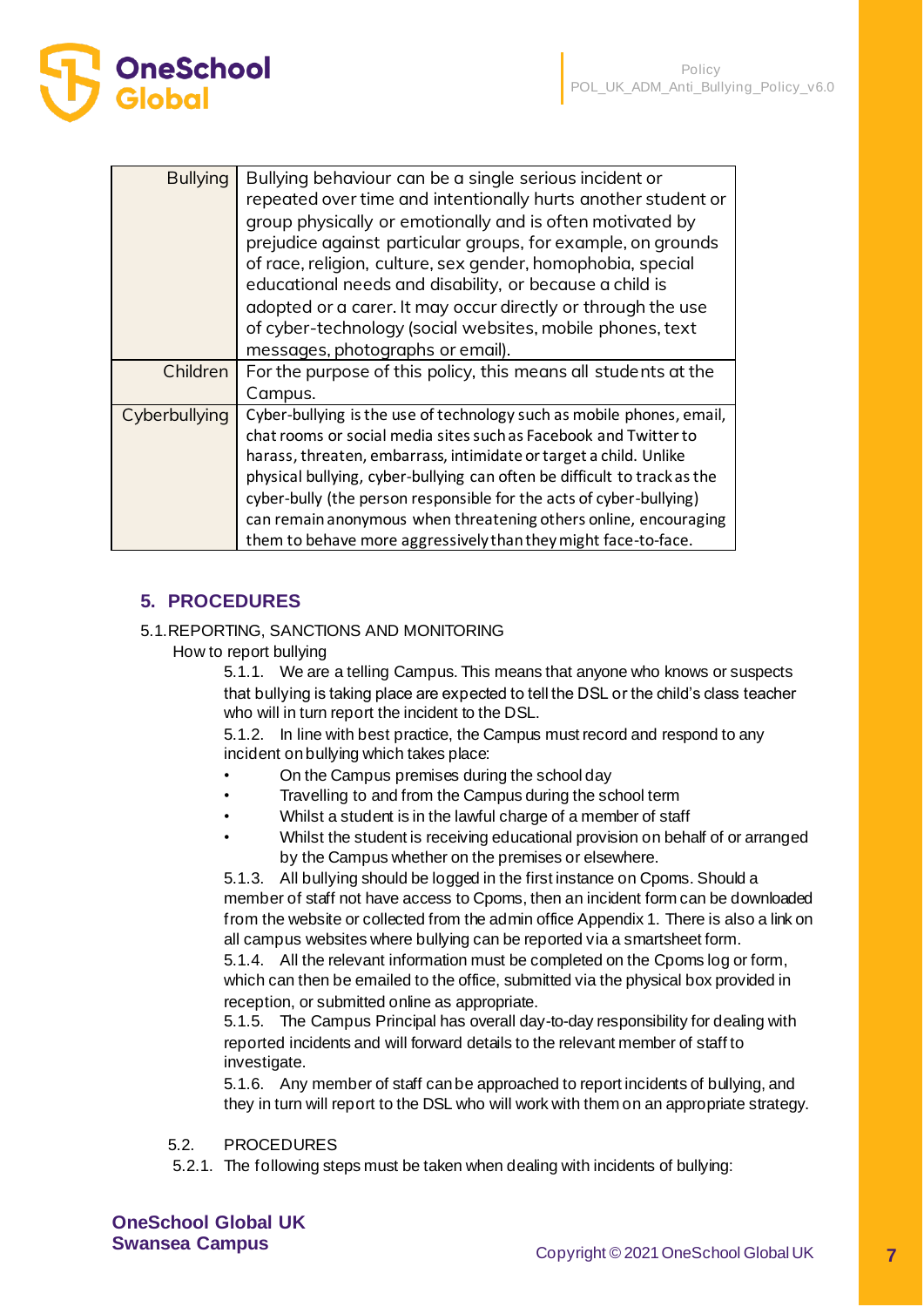

- If bullying is suspected or reported, the incident will be dealt with immediately by the member of staff who has been approached, or who suspects/observed the bullying.
- The DSL must be informed immediately, and the Campus Principal notified. The DSL may lead the investigation or designate a staff member to do so. The Head Teacher must be kept informed throughout the investigation.
- A clear account of the incident will be recorded in writing either by the victim or the member of staff recording the victim's verbal statement. This will be recorded on CPOMS
- The Campus Principal or other designated member of staff will interview all concerned and will record the incident on SIMS
- The DSL will assess the situation and will make a decision as to whether the incident meets the threshold requirements for referral to external agencies (if there is a cause to believe that a child is suffering, or reasonably likely, to suffer harm)
- If the threshold criteria are met, then procedures within the Safeguarding & Child Protection Policy will be followed
- The incident should be recorded on the Campus Bullying Log including all details of decisions made of sanctions and follow up
- A way forward, including disciplinary sanctions and counselling, will be agreed. This should recognise that suitable support is needed both for children who are being bullied and for students who bully others.
- A meeting involving all the parties, with close staff supervision, may be helpful in developing a strategy for all concerned to close the episode.
- Parents will be kept informed by the Campus Principal or designated staff member,
	- Subject teachers will be kept informed and asked to monitor the situation

5.2.2. A range of sanctions will be used as appropriate and in consultation with all parties concerned. These sanctions could include verbal or written warnings, restrictions of break and lunchtime activities, more serious sanctions, including the possibility of temporary or permanent exclusion, for persistent bullying as set out in the Behaviour Management Policy. Where appropriate the Campus Principal may inform the police.

5.2.3. There will be an annual audit and analysis of incident logs and interventions to continually improve practice.

5.2.4. This Campus has set procedures to follow in implementing sanctions where a bullying incident has occurred. Sanctions are applied in appropriate proportion to the event. In the event of all other avenues being exhausted, or in particularly serious cases that lead to exclusion, Trustees will examine the evidence that a wide range of strategies had been tried and failed to affect a positive change in the bullying behaviour. 5.2.5.

### 5.3. MONITORING, EVALUATION AND REVIEW

5.3.1. The national board, the Campus principal, Regional Principal and relevant staff will review this policy bi-annually and assess its implementation and effectiveness. The School Council will review the effectiveness of the policy annually and their views given to the Campus Principal.

5.3.2. An approved, the OneSchool student questionnaire will be given to a representative cross section of students every year. The resulting data will be considered in the annual policy review and reported to the Board and Regional Principals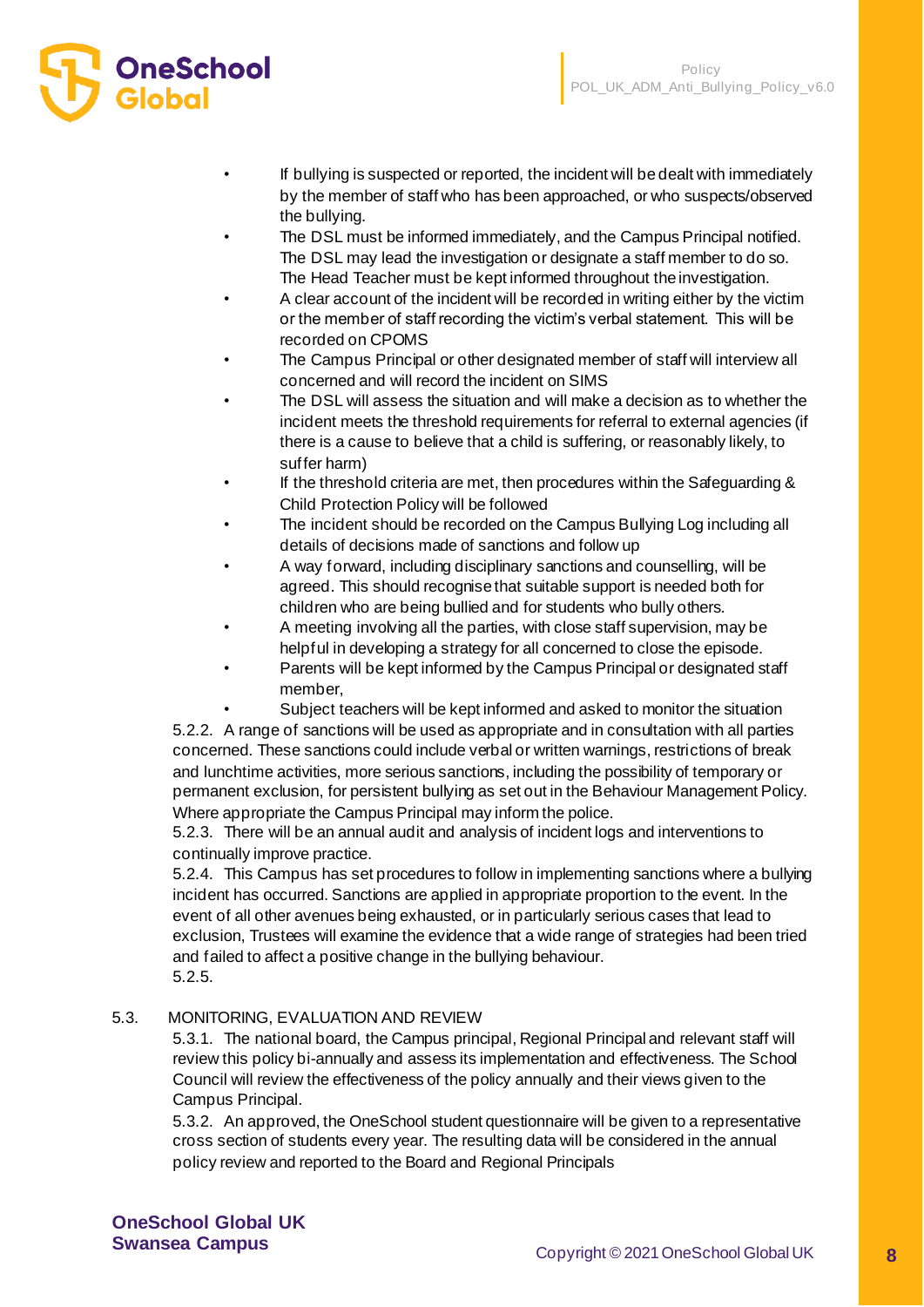

5.3.3. The numbers of bullying incidents will be reported to the local CA teams and Board annually or provided to them at any time on request. Bullying data will be analysed to reflect and re-design further strategies to improve procedures. A record of all incidents will be kept centrally and on students' files.

# **6. GUIDELINES**

- DfE Preventing & Tackling bullying 2017
- [DfE Cyberbullying: Advice for Head Teachers and school staff November 2014](https://www.gov.uk/government/uploads/system/uploads/attachment_data/file/374850/Cyberbullying_Advice_for_Headteachers_and_School_Staff_121114.pdf)
- [DfE searching, Screening & Confiscation February 2014](https://www.gov.uk/government/uploads/system/uploads/attachment_data/file/554415/searching_screening_confiscation_advice_Sept_2016.pdf)
- [Equality Act 2010](http://www.legislation.gov.uk/ukpga/2010/15/contents)
- [DFE Keeping Children Safe in Education 2020 \(Updated January 2021 Post Brexit\)](https://assets.publishing.service.gov.uk/government/uploads/system/uploads/attachment_data/file/954314/Keeping_children_safe_in_education_2020_-_Update_-_January_2021.pdf)
- •

# **7. ASSOCIATED DOCUMENTS**

- DfE Preventing & Tackling bullying 2017
- [DfE Cyberbullying: Advice for Head Teachers and school staff November 2014](https://www.gov.uk/government/uploads/system/uploads/attachment_data/file/374850/Cyberbullying_Advice_for_Headteachers_and_School_Staff_121114.pdf)
- [DfE searching, Screening & Confiscation February 2014](https://www.gov.uk/government/uploads/system/uploads/attachment_data/file/554415/searching_screening_confiscation_advice_Sept_2016.pdf)
- Equality Act 2010
- [DFE Keeping Children Safe in Education 2020 \(Updated January 2021 Post Brexit\)](https://assets.publishing.service.gov.uk/government/uploads/system/uploads/attachment_data/file/954314/Keeping_children_safe_in_education_2020_-_Update_-_January_2021.pdf)

# **8. ATTACHMENTS**

- Appendix 1 Bullying Report Form
- Appendix 2 Stop Bullying Now slide show
- Appendix 3 Bullying Log

# **9. VERSION CONTROL**

| <b>Policy Code</b> | <b>Date</b> | <b>Version No.</b> | <b>Nature of Change</b>                                                                                                                                                                               |
|--------------------|-------------|--------------------|-------------------------------------------------------------------------------------------------------------------------------------------------------------------------------------------------------|
| QSC/2              |             | 5                  |                                                                                                                                                                                                       |
| QSC/2              |             | 5.1                | Added DfE Keeping<br>children safe in<br>education. September<br>2018 & Equality Act<br>2010 under Guidelines<br>Added further<br>clarification under<br>5.2.1 regarding what<br>is recorded on CPOMS |